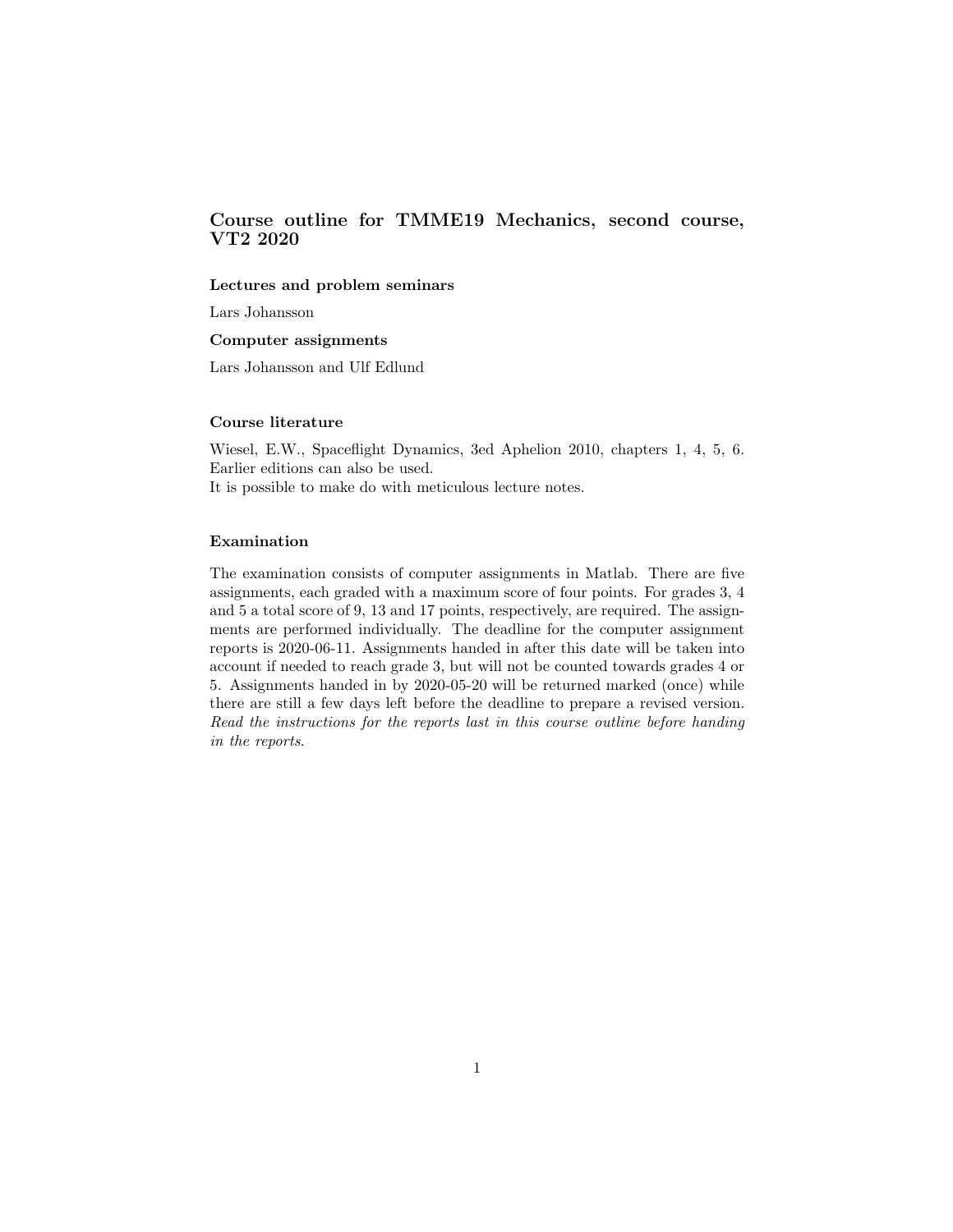# Programme for lectures and problem seminars

|                   | Content                                                                |
|-------------------|------------------------------------------------------------------------|
| Lect1             | Newton's equations of motion. Inertial systems.                        |
| Lect <sub>2</sub> | Coriolis' equation.                                                    |
| Lect <sub>3</sub> | Particle dynamics in rotating systems.                                 |
| Lect4             | Coriolis' equation, again.                                             |
| Prob1             | 5, 1.                                                                  |
| Prob <sub>2</sub> | Individual work: $7, 6, 2, 3, 4$ .                                     |
| Lect <sub>5</sub> | Eqs. of motion for particle systems and rigid bodies.                  |
| Lect <sub>6</sub> | Moment of momentum.                                                    |
| Lect7             | The inertia tensor.                                                    |
| Prob <sub>3</sub> | 19, 18.                                                                |
| Prob <sub>4</sub> | Individual work: 14, 20, 17, 24, 15.                                   |
| Lect <sub>8</sub> | Euler's equations. Eqs. of motion with constraints.                    |
| Lect <sub>9</sub> | The euler angles.                                                      |
| Let 10            | The euler parameters.                                                  |
| Prob <sub>5</sub> | 9, 10.                                                                 |
| Prob <sub>6</sub> | 22.                                                                    |
| Prob7             | Individual work: $8, 11, 23, 25$ .                                     |
| Lect11            | Stability of rotation about principle axis of inertia.                 |
| Let 12            | Gravitational and inertial mass. Newton's argument for absolute space. |